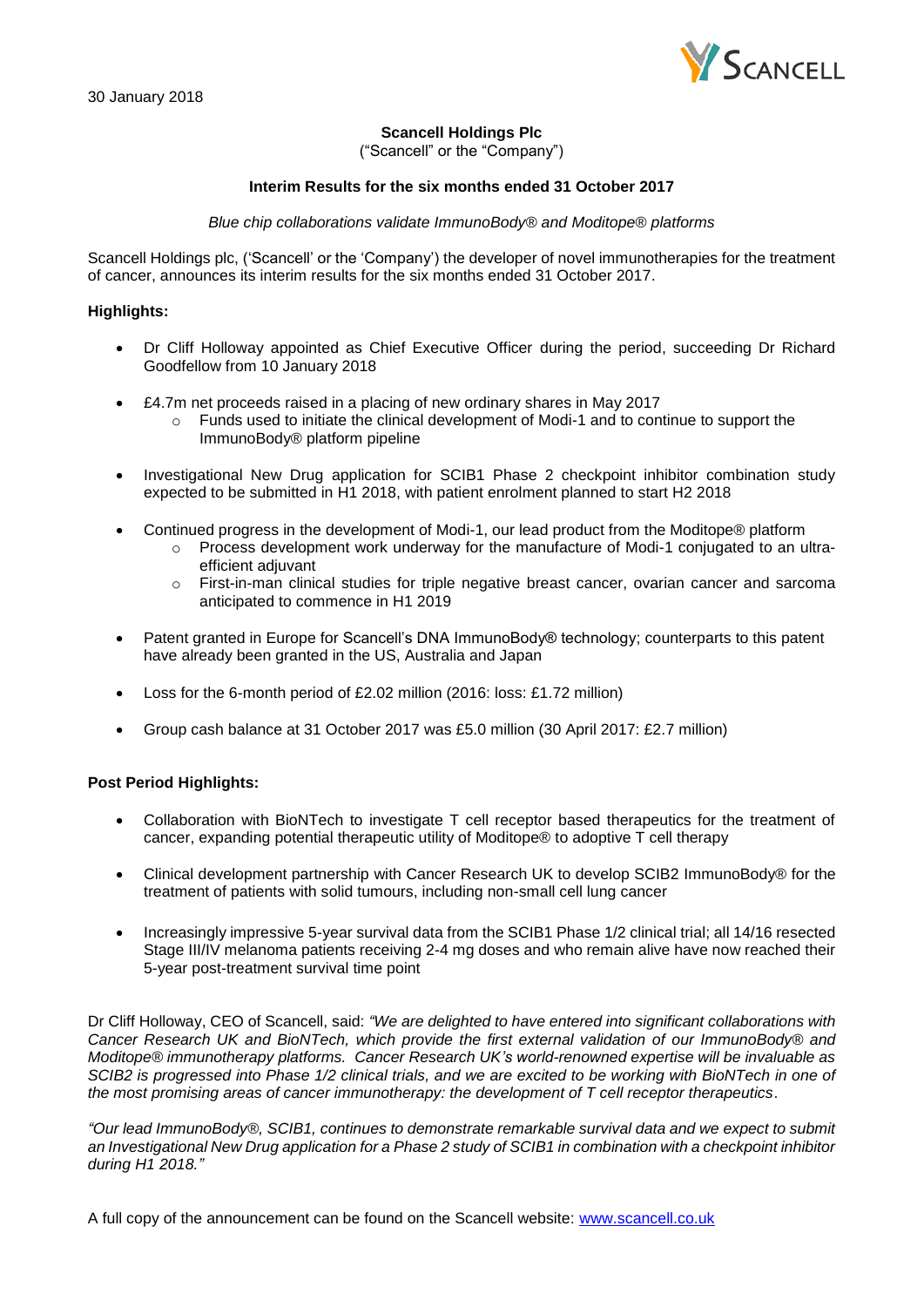

# **This announcement contains inside information for the purposes of Article 7 of Regulation (EU) 596/2014 (MAR).**

# **For Further Information:**

| Dr John Chiplin, Chairman<br>Dr Cliff Holloway, CEO                     | Scancell Holdings Plc | +1 858 900 2646<br>+44 (0) 20 3727 1000      |
|-------------------------------------------------------------------------|-----------------------|----------------------------------------------|
| Freddy Crossley (Corporate Finance)<br>Tom Salvesen (Corporate Broking) | Panmure Gordon & Co.  | +44 (0) 20 7886 2500<br>+44 (0) 20 7886 2500 |
| Mo Noonan/Simon Conway                                                  | <b>FTI Consulting</b> | +44 (0) 20 3727 1000                         |

### **About Scancell**

Scancell is developing novel immunotherapies for the treatment of cancer based on its ImmunoBody® and Moditope® technology platforms.

Scancell's first ImmunoBody®, SCIB1 is being developed for the treatment of melanoma. Data from the Phase 1/2 clinical trial demonstrate that SCIB1, when used as monotherapy, has a marked effect on tumour load, produces a melanoma-specific immune response and highly encouraging survival trend without serious side effects. In patients with resected disease there is increasing evidence to suggest that SCIB1 may delay or prevent disease recurrence.

Scancell's ImmunoBody® vaccines target dendritic cells and stimulate both parts of the cellular immune system: the helper cell system where inflammation is stimulated at the tumour site and the cytotoxic Tlymphocyte or CTL response where immune system cells are primed to recognise and kill specific cells.

Pre-clinical data on a combination of SCIB1 or SCIB2 and checkpoint inhibition (blockade of the PD-1 or CTLA-4 immune checkpoint pathways) have shown enhanced tumour destruction and significantly longer survival times than when either treatment was used alone.

Scancell has also identified and patented a series of modified epitopes that stimulate the production of killer CD4+ T cells that destroy tumours without toxicity. The Directors believe that the Moditope® platform could play a major role in the development of safe and effective cancer immunotherapies in the future.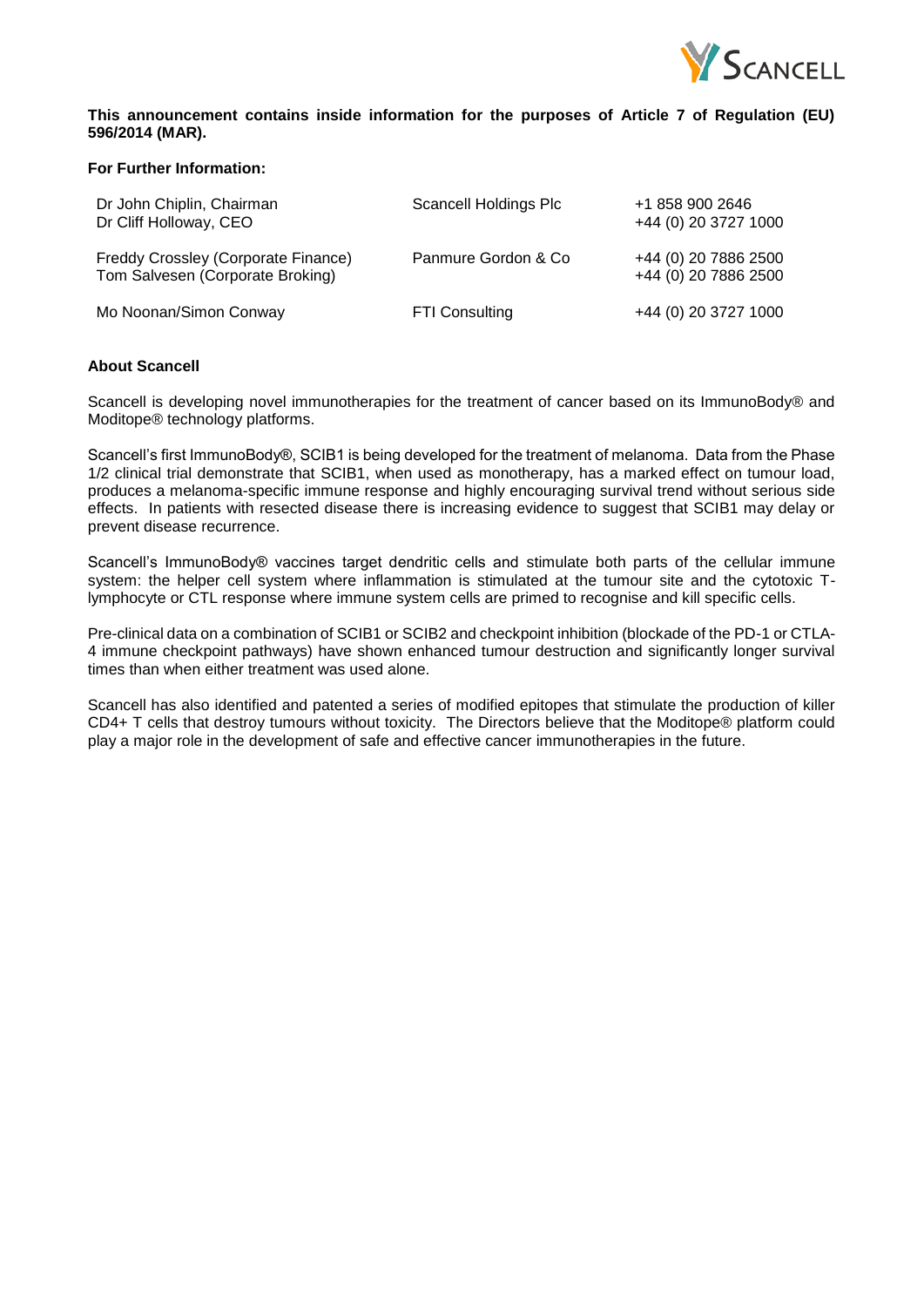

## **CHAIRMAN'S STATEMENT**

I am pleased to report the Company's interim results for the six-month period ended 31 October 2017.

The Company started the new financial year with a placing of shares in May 2017 which raised £4.7m net of expenses. These funds are being used to support the Company's clinical development pipeline of novel cancer immunotherapies; in particular, to initiate clinical development of the first product from the Moditope® platform, Modi-1, and to continue to support the pipeline arising from the ImmunoBody® platform.

At the AGM in October we announced the appointment of Dr Cliff Holloway as Chief Executive Officer of Scancell. Cliff succeeds Richard Goodfellow who will remain on the Company's Board of Directors. I would like to thank Richard wholeheartedly for his hard work and substantial contribution to the business, and look forward to continuing working alongside him on the Board of Directors.

Since the six-month period end the Company has announced two exciting collaborations, providing significant external validation of both the ImmunoBody® and Moditope® platforms. In December, a Clinical Development Partnership with Cancer Research UK (CRUK) to fund and manage a Phase 1/2 study with Scancell's second ImmunoBody® vaccine, SCIB2, in combination with a checkpoint inhibitor for the treatment of non-small cell lung cancer (NSCLC) was announced and, earlier this month, a potentially transformational research collaboration on Moditope® between Scancell and BioNTech to develop T cell receptor (TCR) therapeutics offers the potential to enter the lucrative adoptive cell therapy market for the first time.

Both collaborations involved a high level of due diligence, therefore the subsequent signing of these agreements by CRUK and BioNTech points to the significant scientific and commercial potential of both platforms.

#### **ImmunoBody® platform**

Scancell's ImmunoBody® immunotherapy platform uses the body's immune system to identify, attack and destroy tumours. This is achieved by enhancing the uptake and presentation of cancer antigens to harness high avidity T cell responses. Each ImmunoBody® vaccine can be designed to target a particular cancer in a highly specific manner, offering the potential for enhanced efficacy and safety compared with more conventional approaches.

### *SCIB1 melanoma vaccine*

SCIB1 is continuing to deliver robust survival data. Currently 18 of the 20 Stage III/IV patients with resected tumours at study entry remain alive. Of the 16 resected patients who received 2/4mg doses of SCIB1, only six patients have had a recurrence of their melanoma and two of these patients have died. Remarkably, all 14 patients in this group who remain alive have now reached their 5-year post-treatment survival time point. Furthermore, 10 of these 16 patients (63%) received no other treatments for their melanoma other than SCIB1 despite having had multiple interventions and recurrences prior to study entry. All four resected patients who received 8mg doses of SCIB1 (recruited after the lower dose cohorts) remain alive.

The Company's Investigational New Drug (IND) application for SCIB1 is expected to be filed with the Food and Drug Administration (FDA) during the first half of 2018. Following the pre-IND meeting in 2017, the FDA suggested that technical data from Ichor's new TriGrid 2.0 clinical device should be submitted 30-60 days prior to Scancell's own FDA submission. Ichor are anticipating making its Master File submission imminently which will mean that patient enrolment is now expected to commence in the second half of 2018, subject to receiving sufficient funding.

The study, which will be a Phase 2 checkpoint inhibitor combination study with SCIB1 in patients with advanced melanoma, will be led by Principal Investigator Dr Keith Flaherty, Director of the Termeer Center for Targeted Therapy at Massachusetts General Hospital and Associate Professor at Harvard Medical School.

#### *SCIB2 vaccine*

SCIB2, Scancell's second ImmunoBody® therapy, targets an antigen called NY-ESO-1, which is expressed on a range of solid tumours, including NSCLC and oesophageal, ovarian, bladder and prostate cancers, as well as neuroblastoma, melanoma and sarcoma.

In December 2017, we announced that we had entered into a Clinical Development Partnership with CRUK to develop Scancell's ImmunoBody® vaccine, SCIB2, for the treatment of patients with solid tumours, including NSCLC.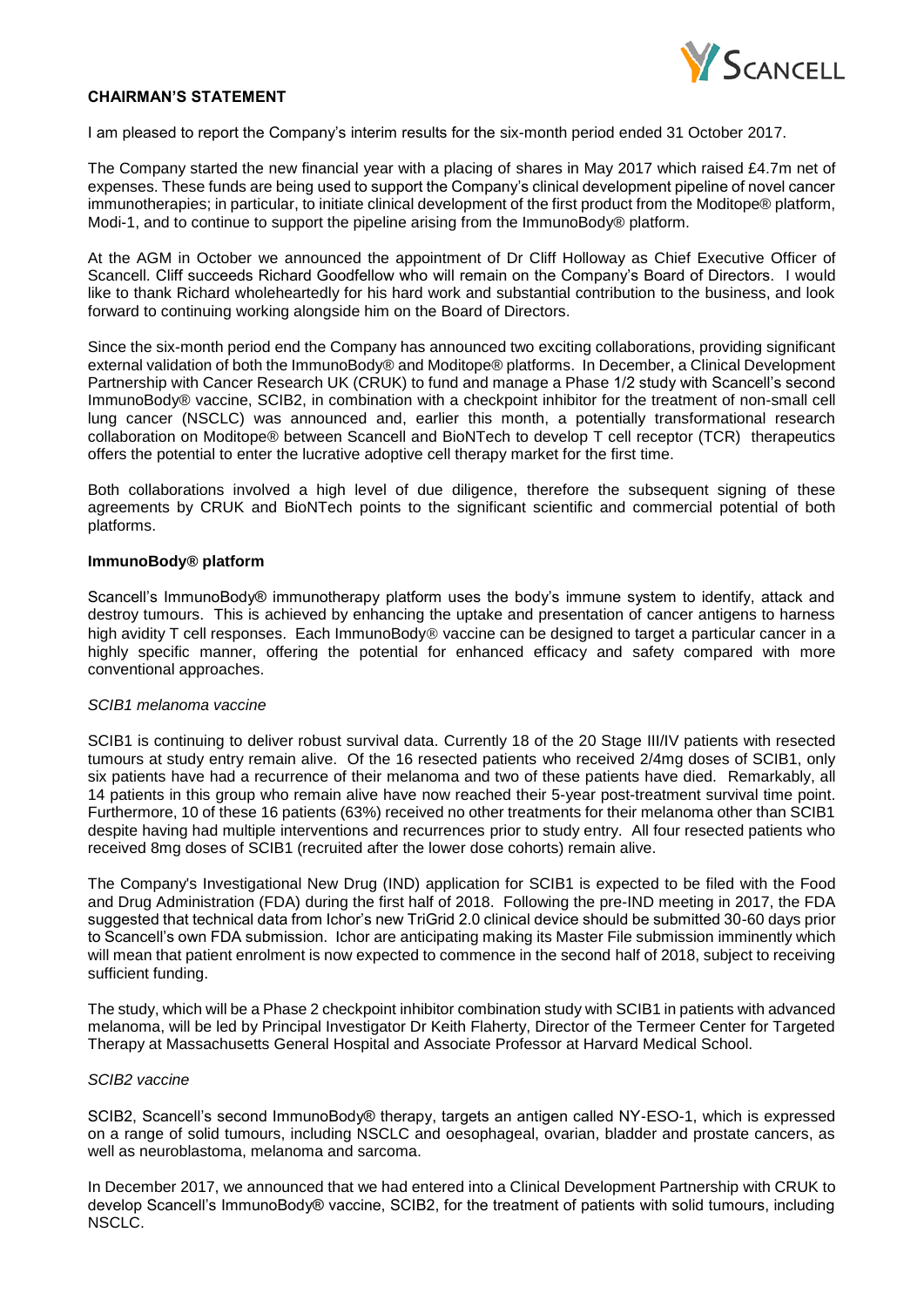

Under the terms of the Clinical Development Partnership, CRUK will fund and sponsor a UK based Phase 1/2 clinical trial of SCIB2 in combination with a checkpoint inhibitor in patients with solid tumours, focusing on NSCLC in the first instance. The charity's Centre for Drug Development will be responsible for manufacturing the clinical trial supplies of SCIB2, conducting pre-clinical testing, and sponsoring and managing the clinical trial, including the clinical trial timelines.

Following completion of the Phase 1/2 clinical trial, Scancell will have the option to acquire the rights to the data to support further development of SCIB2 itself. If Scancell elects not to exercise the option, CRUK will retain the right to take the SCIB2 programme forward in all indications, in which case any future revenues will be equally shared. The agreement terms provide an excellent opportunity for Scancell to benefit by either developing SCIB2 itself or by the development being taken forward by CRUK.

This collaboration will ensure that this innovative vaccine reaches patients as soon as possible and provides an important validation of Scancell's ImmunoBody® platform from one of the world's foremost cancer charities.

### *Patents*

A patent for Scancell's DNA ImmunoBody® technology was granted in Europe in June 2017. On issuance, this patent extends coverage of Scancell's intellectual property into another important market. Counterparts to this patent have already been granted in the United States, Australia and Japan. The addition of this key European patent for DNA ImmunoBody® significantly bolsters our global intellectual property portfolio as we position the Company for future growth.

# **Moditope® platform**

Scancell's Moditope® immunotherapy platform is a novel immunotherapy that overcomes immunosuppression and delivers unprecedented killer T-helper cell responses. This is achieved by stimulating the production of CD4+ T cells using citrullinated tumour-associated peptide epitopes which overcome self-tolerance and destroy tumour cells. Pre-clinical studies have shown unprecedented anti-tumour effects can be delivered without requiring checkpoint inhibition.

### *Modi-1*

Modi-1 consists of two citrullinated vimentin peptides and one citrullinated enolase peptide. Vimentin and enolase peptides are highly expressed in triple negative breast cancer (TNBC), ovarian cancer and sarcoma. Pre-clinical data suggests that Modi-1 could be effective in up to 90% of patients with TNBC, up to 95% of patients with ovarian cancer and up to 100% of patients with sarcoma. The Company has recently made substantial progress on the identification of an ultra-efficient adjuvant for Modi-1. This adjuvant, which will be covalently linked to the Moditope® peptides before injection, stimulates potent cancer-killing T cells at up to 100-fold lower doses than could be achieved previously. The Company is currently undertaking process development work on the manufacture of Modi-1 conjugated to the adjuvant with the aim of filing a CTA in the UK for the planned Phase 1/2 clinical trial prior to starting the study in H1 2019.

# *Collaboration with BioNTech*

Earlier this month, Scancell announced that it has entered into a research collaboration with BioNTech for the potential development of innovative, T cell receptor (TCR)-based therapeutics for the treatment of cancer. This research collaboration combines Scancell's Moditope® immunotherapy platform and BioNTech's platform technology for high-throughput cloning and characterisation of naturally selected T cell receptors.

Under the terms of the agreement, Scancell and BioNTech will enter into an initial research collaboration to discover and characterise T cell receptors specific for citrullinated epitopes from vimentin and enolase. These epitopes form the basis of Scancell's first Moditope® development candidate, Modi-1. Upon completion of these studies, BioNTech will have the exclusive option to enter into a licence agreement for the development of T cell-based therapeutics that are specific to Modi-1 epitopes.

# *Modi-2*

The Company's second Moditope programme, Modi-2, is currently in pre-clinical development and will address multiple indications resistant to checkpoint inhibitor therapy including oesophageal, gastric, pancreatic and colorectal cancers.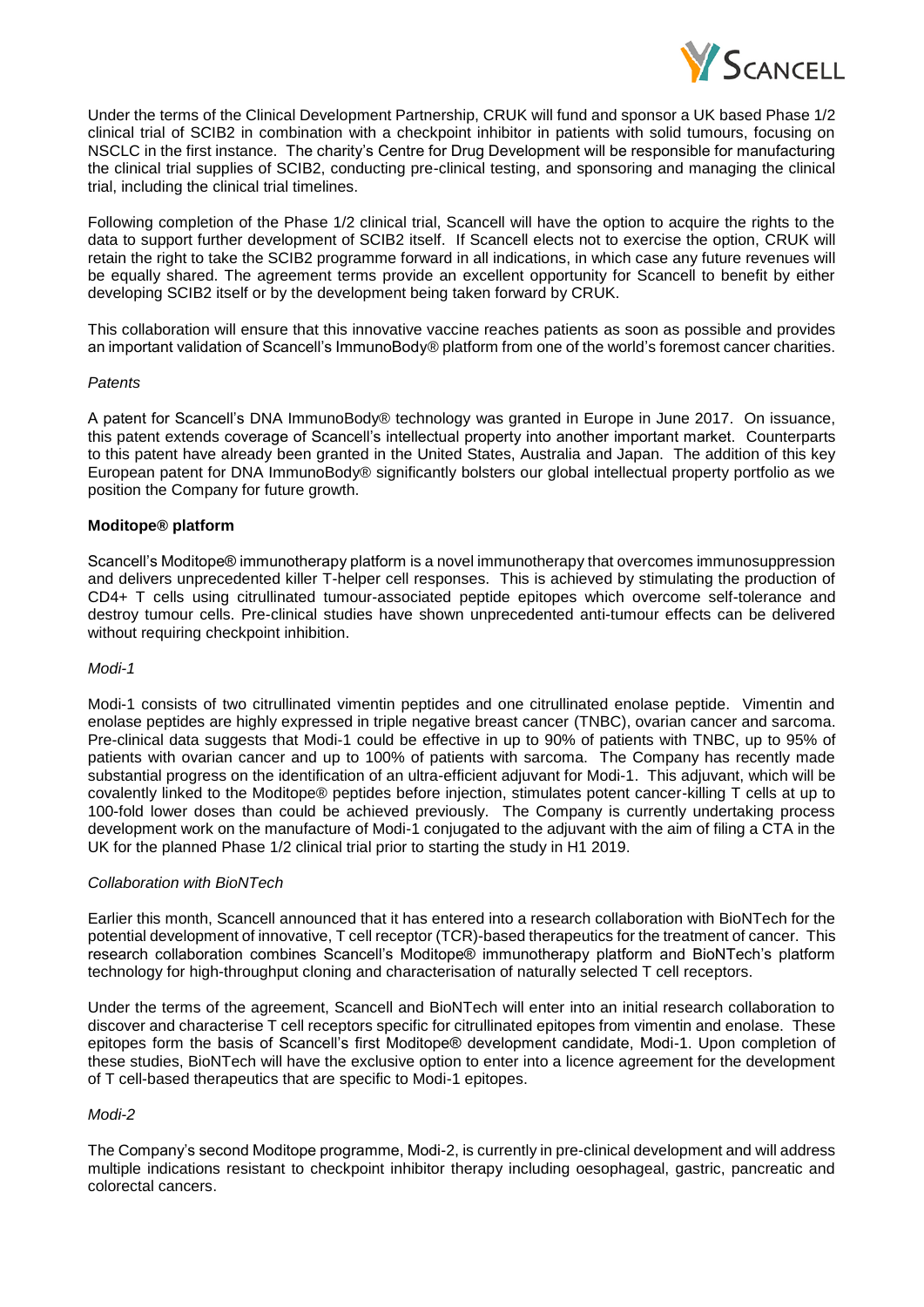

# **Financial**

# *Profit and Loss Account*

The Group made an overall operating loss for the six-month period to 31 October 2017 of £2.39 million (2016: loss of £2.11 million). During the period, development expenditure has increased over the comparative sixmonth period as costs of the manufacture of new SCIB1 product have been incurred and additional development work has been carried out on Modi-1 and SCIB2. The increase in administrative expenditure is largely due to a significant increase in patent costs as the Company continues to protect and extend its intellectual property portfolio.

Overall the loss for the six-month period was £2.02 million (2016: loss £1.72 million).

#### *Balance Sheet*

The cash at bank at 31 October 2017 was £4,961,865 (30 April 2017: £2,672,335) and net assets amounted to £9,206,012 (30 April 2017: £6,499,325).

### *Share Capital Placing*

On 11 May 2017 the Company placed 50,499,999 ordinary 0.1p shares at a price of 10p per share and raised £4.7m net of costs.

### **Outlook**

The Company's collaborations with CRUK and BioNTech provide the first external validation of the ImmunoBody® and Moditope® immunotherapy platforms.

CRUK's world-renowned expertise will be invaluable as SCIB2 is progressed through the clinic. In pre-clinical studies, we have shown that a combination of SCIB2 and checkpoint inhibition produces enhanced tumour destruction and significantly longer survival times than when either treatment was used alone. We believe SCIB2 has the potential to provide a much-needed additional treatment option for patients suffering from lung cancer and a range of other common solid tumours.

We are delighted to be working with BioNTech, one of Europe's new immuno-oncology power-houses to investigate the potential of Moditope® for the development of TCR therapeutics, one of the most exciting areas of cancer immunotherapy.

We are also close to initiating GMP manufacture of Modi-1 for the planned Phase 1/2 clinical trial in TNBC. ovarian cancer and sarcoma, which is planned to start in H1 2019 and will continue to advance Modi-2 in preparation for clinical trials in other solid tumours resistant to checkpoint inhibitor therapy.

The IND submission for the SCIB1 combination trial is expected to be filed during the first half 2018. The commencement of this and other of our internally-funded studies are dependent upon the Company's ability to raise sufficient funds to enable the studies to be completed.

I would also like to welcome Dr Cliff Holloway to Scancell. Cliff's extensive experience and accomplishments speak volumes and his expertise in cancer therapeutics will be invaluable as we drive our immunotherapy products through the clinic and commercialise the assets through partnerships with other companies.

**John Chiplin** Chairman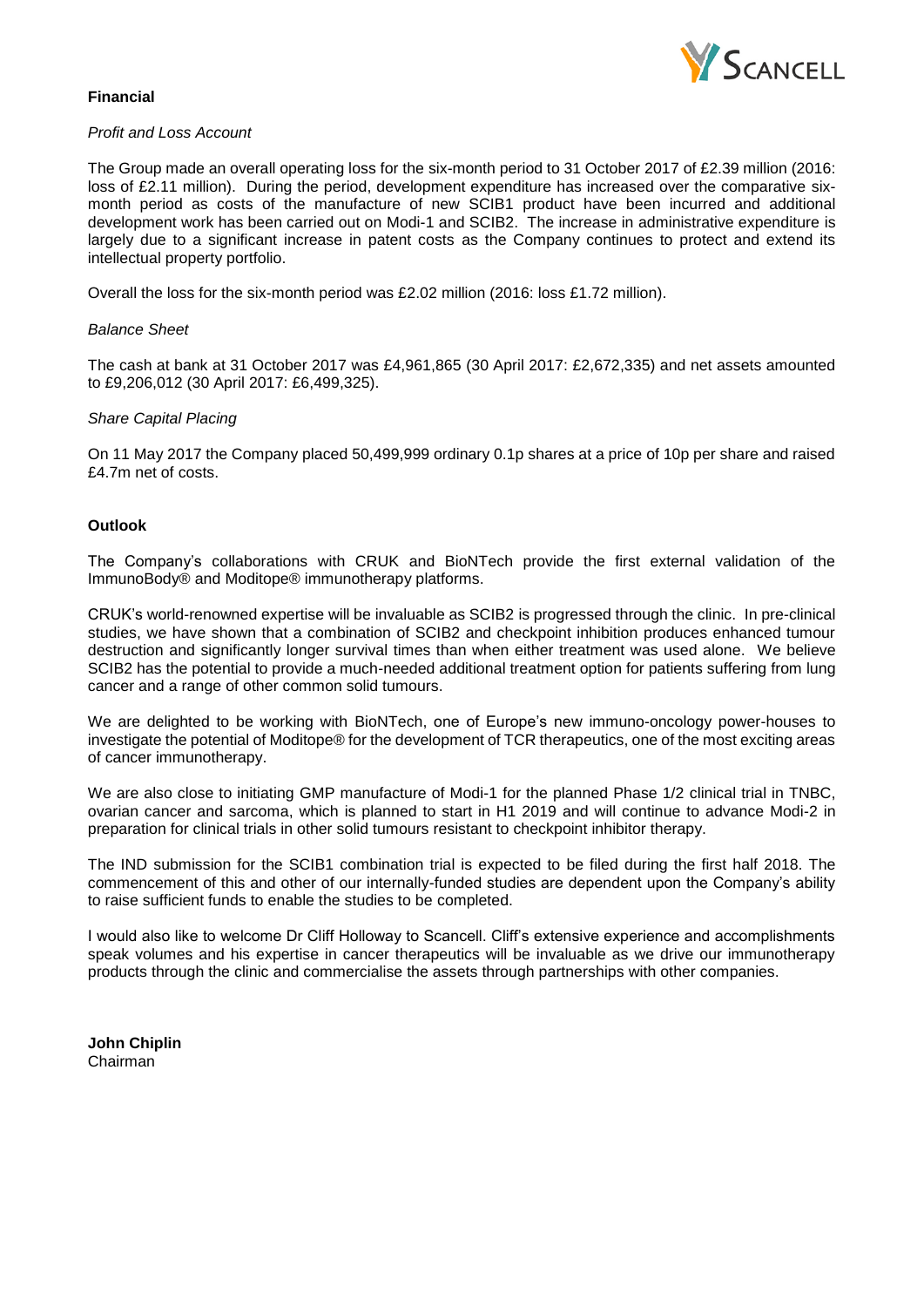

# **Scancell Holdings plc Consolidated Profit or Loss and Other Comprehensive Income Statement for the six-month period to 31 October 2017**

|                                                          | Unaudited<br>6 months<br>31/10/2017<br>£ | Unaudited<br>6 months<br>31/10/2016<br>£ | Audited<br>Year to<br>30/04/2017<br>£ |
|----------------------------------------------------------|------------------------------------------|------------------------------------------|---------------------------------------|
| <b>Continuing operations</b>                             |                                          |                                          |                                       |
| Development expenses                                     | (1,532,292)                              | (1,315,190)                              | (2,766,098)                           |
| Administrative expenses                                  | (854, 756)                               | (795, 607)                               | (1,782,738)                           |
| <b>OPERATING LOSS</b>                                    | (2,387,048)                              | (2, 110, 797)                            | (4,548,836)                           |
| Interest receivable and similar income                   | 250                                      | 56,138                                   | 53,445                                |
| <b>LOSS BEFORE TAXATION</b>                              | (2,386,798)                              | (2,054,659)                              | (4,495,391)                           |
| Tax on loss on ordinary activities                       | 362,819                                  | 334,095                                  | 950,412                               |
| <b>LOSS FOR THE PERIOD</b>                               | (2,023,979)                              | (1,720,564)                              | (3,544,979)                           |
| Attributable to:<br>Equity holders of the parent company | (2,023,979)                              | (1,720,564)                              | (3,544,979)                           |
| EARNINGS PER ORDINARY SHARE (PENCE)<br>Note 2            |                                          |                                          |                                       |
| <b>Basic</b>                                             | (0.65)                                   | (0.66)                                   | (1.36)                                |
| <b>Diluted</b>                                           | (0.65)                                   | (0.66)                                   | (1.36)                                |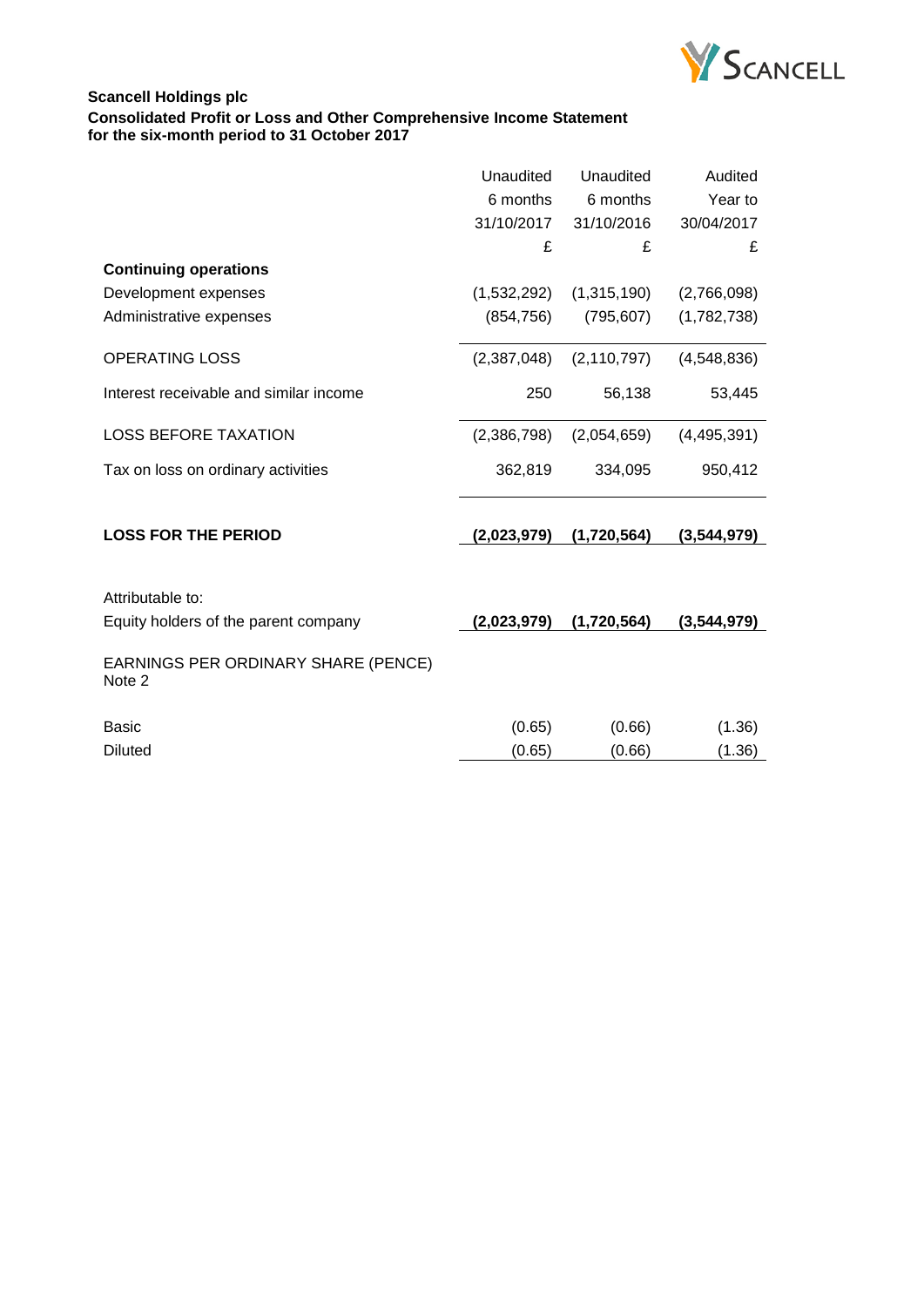

# **Scancell Holdings plc Consolidated Statement of Changes in Equity for the six-month period to 31 October 2017**

|                       |                  | Share          | Share            |                  |                  |
|-----------------------|------------------|----------------|------------------|------------------|------------------|
|                       | Share            | premium        | option           | Retained         | Total            |
|                       | capital          | account        | reserve          | earnings         | Equity           |
|                       | £                | £              | £                | £                | £                |
|                       | <b>Unaudited</b> | Unaudited      | <b>Unaudited</b> | <b>Unaudited</b> | <b>Unaudited</b> |
| At 1 May 2017         | 261,558          | 21,785,295     | 701,675          | (16, 249, 203)   | 6,499,325        |
| Share issue           | 50,500           | 4,999,500      |                  |                  | 5,050,000        |
| Expenses of issue     |                  | (323, 984)     |                  |                  | (323, 984)       |
| (Loss) for the period |                  |                |                  | (2,023,979)      | (2,023,979)      |
| Share option costs    |                  |                | 4,650            |                  | 4,650            |
| At 31 October 2017    | 312,058          | 26,460,811     | 706,325          | (18, 273, 182)   | 9,206,012        |
|                       |                  |                |                  |                  |                  |
| At 1 May 2016         | 261,558          | 21,785,295     | 649,652          | (12,704,224)     | 9,992,281        |
| (Loss) for the period |                  |                |                  | (1,720,564)      | (1,720,564)      |
| Share option costs    |                  |                | 21,038           |                  | 21,038           |
| At 31 October 2016    | 261,558          | 21,785,295     | 670,690          | (14, 424, 788)   | 8,292,755        |
|                       |                  |                |                  |                  |                  |
|                       | Audited          | <b>Audited</b> | Audited          | Audited          | Audited          |
| At 1 May 2016         | 261,558          | 21,785,295     | 649,652          | (12,704,224)     | 9,992,281        |
| (Loss) for the year   |                  |                |                  | (3,544,979)      | (3,544,979)      |
| Share option costs    |                  |                | 52,023           |                  | 52,023           |
| At 30 April 2017      | 261,558          | 21,785,295     | 701,675          | (16, 249, 203)   | 6,499,325        |
|                       |                  |                |                  |                  |                  |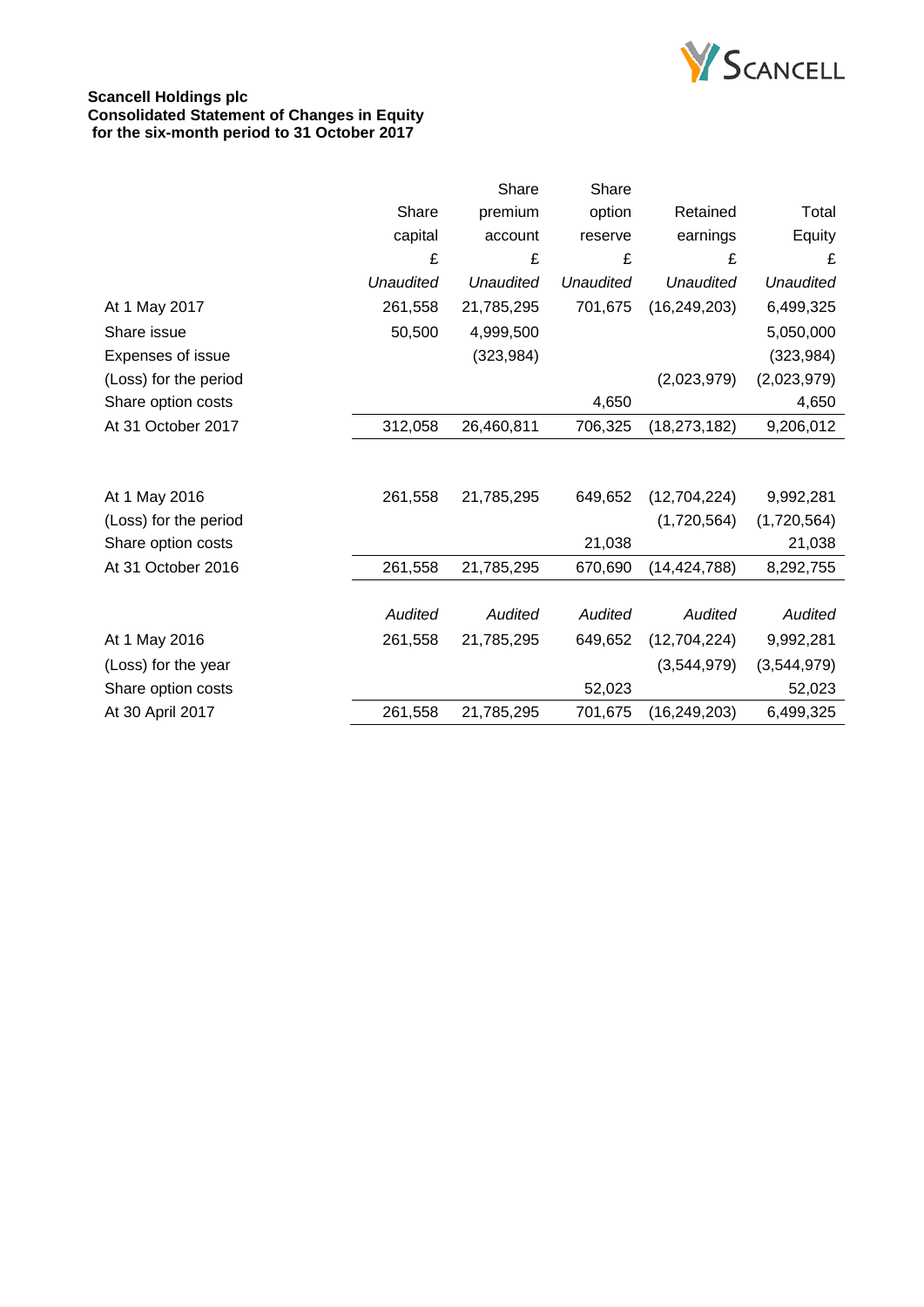

### **Scancell Holdings plc Consolidated Statement of Financial Position as at 31 October 2017**

|                             | <b>Unaudited</b> | Unaudited    | Audited      |
|-----------------------------|------------------|--------------|--------------|
|                             | 31/10/2017       | 31/10/2016   | 30/04/2017   |
|                             | £                | £            | £            |
| <b>ASSETS</b>               |                  |              |              |
| <b>Non-current assets</b>   |                  |              |              |
| Plant and equipment         | 80,966           | 107,473      | 93,109       |
| Goodwill                    | 3,415,120        | 3,415,120    | 3,415,120    |
|                             | 3,496,086        | 3,522,593    | 3,508,229    |
|                             |                  |              |              |
| <b>Current assets</b>       |                  |              |              |
| Trade and other receivables | 107,620          | 111,057      | 101,803      |
| Income tax assets           | 1,111,656        | 774,096      | 748,837      |
| Cash and cash equivalents   | 4,961,865        | 4,464,928    | 2,672,335    |
|                             | 6,181,141        | 5,350,081    | 3,522,975    |
|                             |                  |              |              |
| <b>TOTAL ASSETS</b>         | 9,677,227        | 8,872,674    | 7,031,204    |
|                             |                  |              |              |
| <b>LIABILITIES</b>          |                  |              |              |
| <b>Current liabilities</b>  |                  |              |              |
| Trade and other payables    | (471, 215)       | (579, 919)   | (531, 879)   |
| <b>TOTAL LIABILITIES</b>    | (471, 215)       | (579, 919)   | (531, 879)   |
|                             |                  |              |              |
| <b>NET CURRENT ASSETS</b>   | 5,709,926        | 4,770,162    | 2,991,096    |
|                             |                  |              |              |
| <b>NET ASSETS</b>           | 9,206,012        | 8,292,755    | 6,499,325    |
|                             |                  |              |              |
|                             |                  |              |              |
| <b>TOTAL EQUITY</b>         |                  |              |              |
| Called up share capital     | 312,058          | 261,558      | 261,558      |
| Share premium account       | 26,460,811       | 21,785,295   | 21,785,295   |
| Share option reserve        | 706,325          | 670,690      | 701,675      |
| Retained earnings           | (18,273,182)     | (14,424,788) | (16,249,203) |
|                             | 9,206,012        | 8,292,755    | 6,499,325    |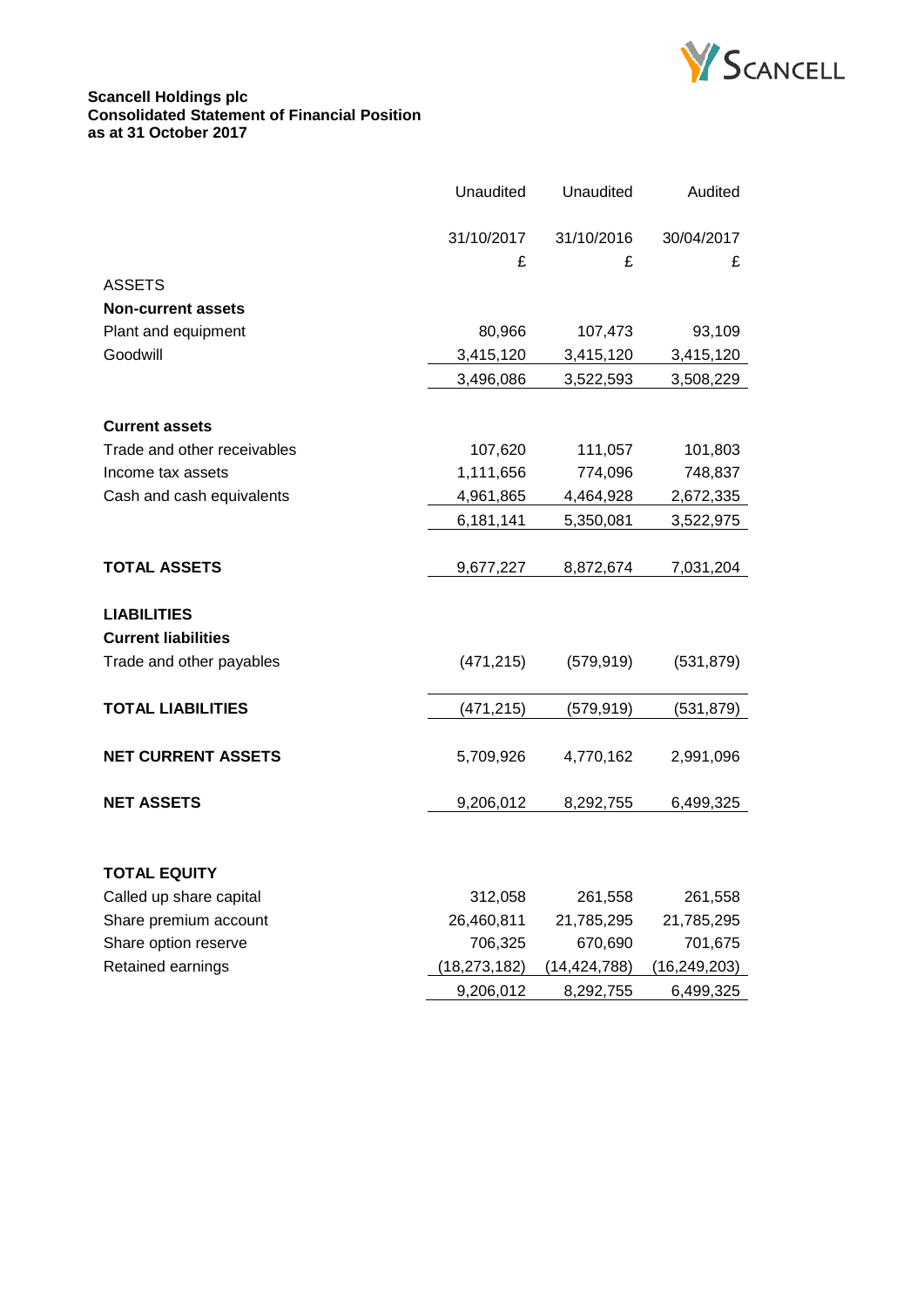

#### **Scancell Holdings plc Consolidated Cash Flow Statement for the six-month period to 31 October 2017**

|                                                         | Unaudited   | Unaudited     | Audited     |
|---------------------------------------------------------|-------------|---------------|-------------|
|                                                         | 6 months    | 6 months      | Year to     |
|                                                         | 31/10/2017  | 31/10/2016    | 30/04/2017  |
|                                                         | £           | £             | £           |
| Cash flows from operating activities                    |             |               |             |
| Operating (loss) for the period                         | (2,387,048) | (2, 110, 797) | (4,548,836) |
| Depreciation                                            | 12,143      | 11,991        | 32,581      |
| Share based payment expense                             | 4,650       | 21,038        | 52,023      |
| Operating (loss) for the period before changes          |             |               |             |
| in working capital                                      | (2,370,255) | (2,077,768)   | (4,464,232) |
| (Increase)/decrease in trade and other receivables      | (5, 817)    | 9,708         | 18,962      |
| (Decrease)/increase in trade and other payables         | (60, 664)   | 4,268         | (43, 772)   |
| Cash generated from operations                          | (2,436,736) | (2,063,792)   | (4,489,042) |
| Income taxes received                                   |             |               | 641,576     |
| Net cash from operating activities                      | (2,436,736) | (2,063,792)   | (3,847,466) |
| Cash flows from investing activities                    |             |               |             |
| Asset acquisition                                       |             | (54, 853)     | (61,079)    |
| Other income                                            |             | 50,041        | 47,060      |
| Finance income                                          | 250         | 6,097         | 6,385       |
| Net cash used by investing activities                   | 250         | 1,285         | (7,634)     |
| <b>Financing activities</b>                             |             |               |             |
| Proceeds from issue of share capital                    | 5,050,000   |               |             |
| Expenses of share issue                                 | (323, 984)  |               |             |
|                                                         | 4,726,016   |               |             |
| Net increase/(decrease) in cash and cash<br>equivalents | 2,289,530   | (2,062,507)   | (3,855,100) |
| Cash and cash equivalents at beginning of the year      | 2,672,335   | 6,527,435     | 6,527,435   |
| Cash and cash equivalents at end of the period          | 4.961,865   | 4,464,928     | 2,672,335   |